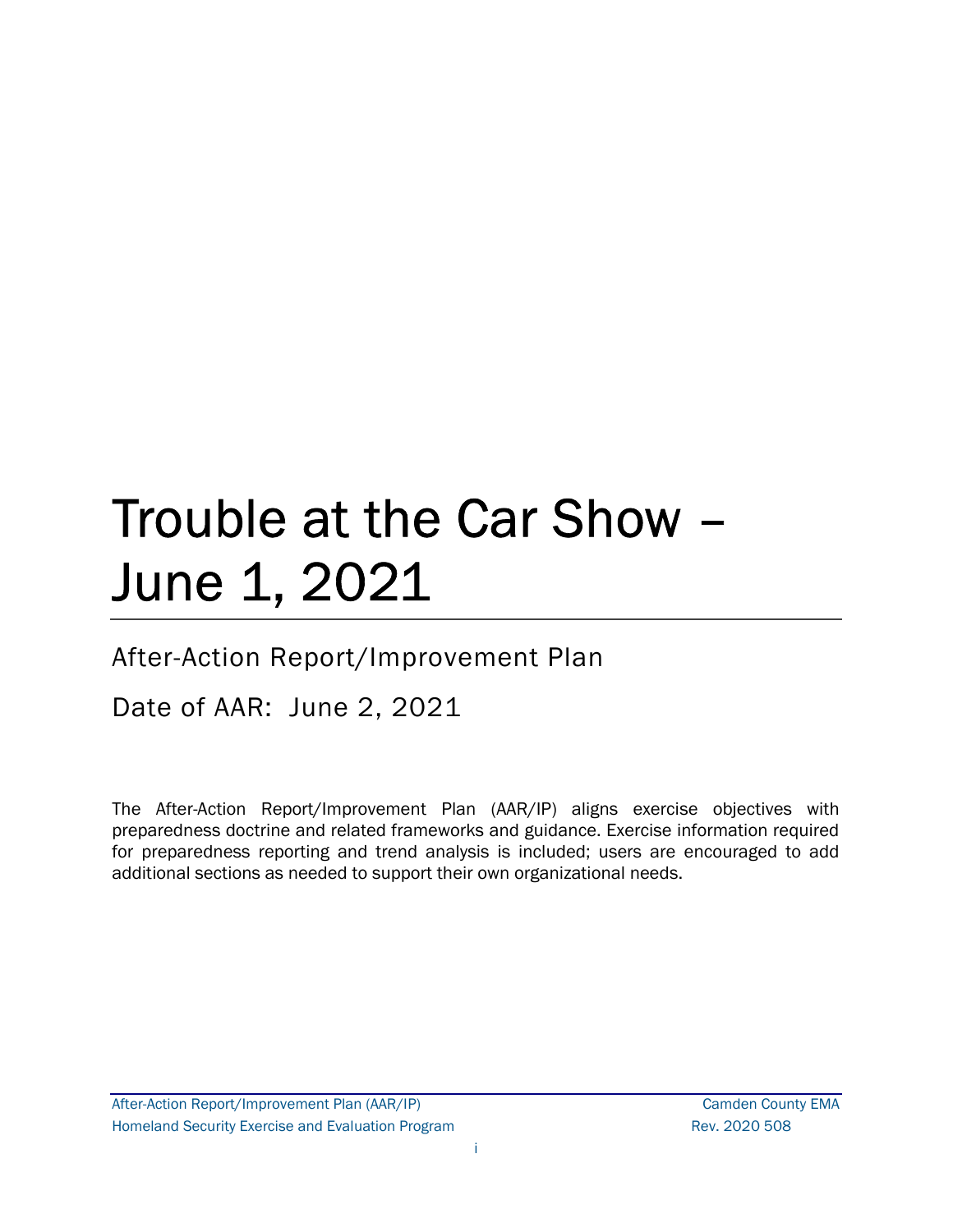# EXERCISE OVERVIEW

| <b>Exercise Name</b>                  | Trouble at the Car Show                                                                                                                                                                                                                                                                                                                                                                                                                                                                                                                                                                         |
|---------------------------------------|-------------------------------------------------------------------------------------------------------------------------------------------------------------------------------------------------------------------------------------------------------------------------------------------------------------------------------------------------------------------------------------------------------------------------------------------------------------------------------------------------------------------------------------------------------------------------------------------------|
| <b>Exercise Dates</b>                 | June 1, 2021                                                                                                                                                                                                                                                                                                                                                                                                                                                                                                                                                                                    |
| <b>Scope</b>                          | This exercise is a Tabletop exercise planned for two hours at the Camden<br>County EMA located at 12 VFW Rd. Camdenton, MO 65020. Exercise play is<br>limited to exercise parameters (discussion-based).                                                                                                                                                                                                                                                                                                                                                                                        |
| <b>Focus Area(s)</b>                  | Response                                                                                                                                                                                                                                                                                                                                                                                                                                                                                                                                                                                        |
| <b>Capabilities</b>                   | Incident Command, Communications, Medical Treatment Area Setup,<br>Documentation, and Sizeup                                                                                                                                                                                                                                                                                                                                                                                                                                                                                                    |
| <b>Objectives</b>                     | Validate the decision-making process to prioritize incidents and validate CERT<br>sizeup procedures, validate procedures to establish Incident Command<br>System and assign roles, assess plans and protocols for communicating<br>between the team and professional responders, between the CERT Command<br>Post and the field, between CERT CP and EOC, and between team members,<br>evaluate the procedures for locating a medical treatment area, and validate<br>the use of Nixle for public alerts and warnings using the scenario to set the<br>times/messages used in such emergencies. |
| <b>Threat or Hazard</b>               | Car Accident (Man-made hazard with possible technological elements)                                                                                                                                                                                                                                                                                                                                                                                                                                                                                                                             |
| <b>Scenario</b>                       | During the car show, a speeding vehicle cuts off a tanker truck, causing it to<br>jackknife and wreck. A school bus is hit by secondary and tertiary accident<br>impacts. Camden County CERT and EMA are on scene with first responders<br>for the car show and are able to communicate with the public via the county's<br>mass notification system to send out warnings to stay out of the area while<br>first responders and volunteers work to clear the scene and help bystanders.                                                                                                         |
| <b>Sponsor</b>                        | Camden County, MO Emergency Management Agency                                                                                                                                                                                                                                                                                                                                                                                                                                                                                                                                                   |
| Participating<br><b>Organizations</b> | Camden County EMA and Camden County, MO Community Emergency<br>Response Team                                                                                                                                                                                                                                                                                                                                                                                                                                                                                                                    |
| <b>Point of Contact</b>               | Sam Henley, Deputy Director<br>Camden County, MO Emergency Management Agency<br>Cell 573-569-3673 Office 573-346-7108<br>sam_henley@camdenmo.org                                                                                                                                                                                                                                                                                                                                                                                                                                                |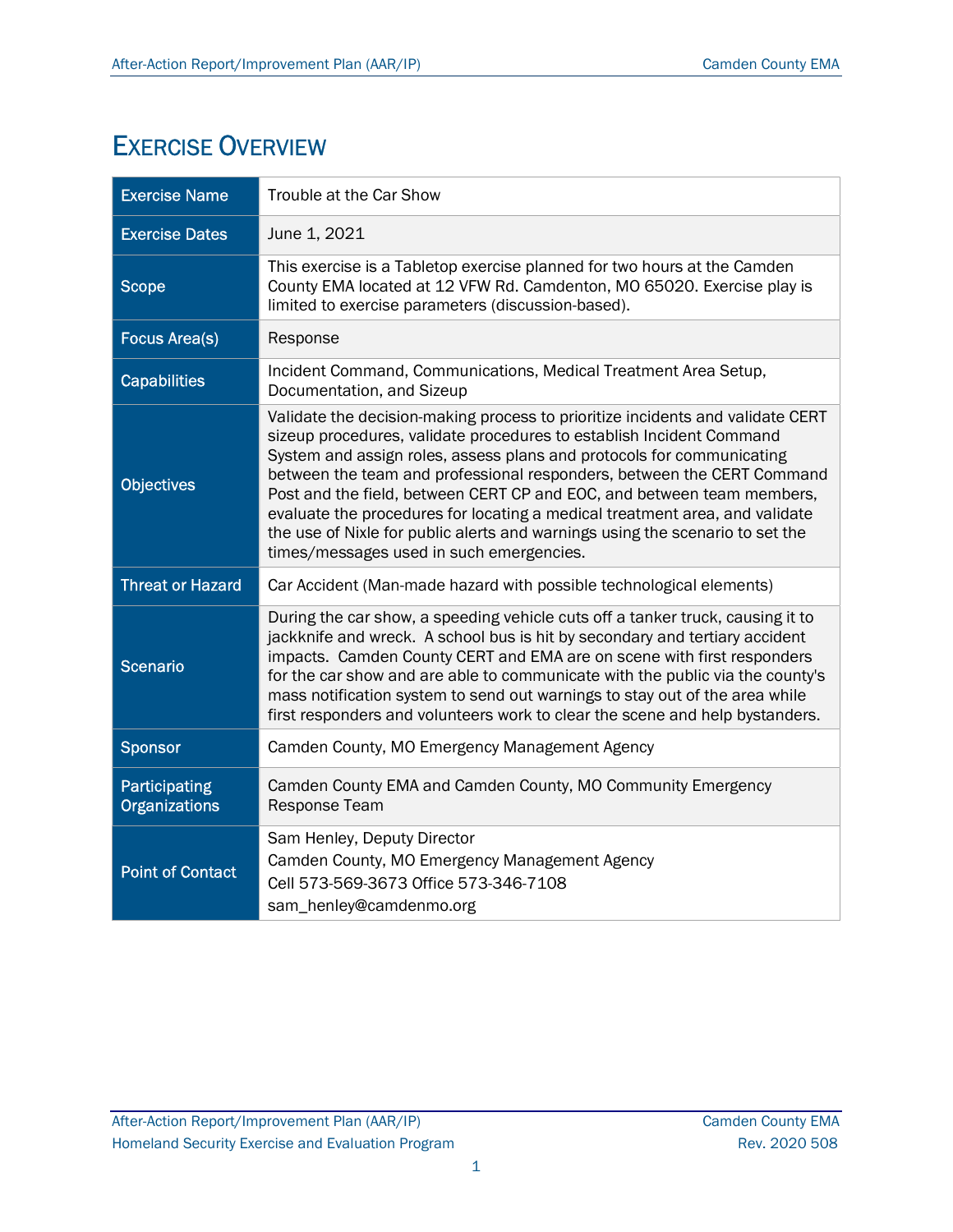# ANALYSIS OF CAPABILITIES

Aligning exercise objectives and capabilities provides a consistent taxonomy for evaluation that transcends individual exercises to support preparedness reporting and trend analysis. Table 1 includes the exercise objectives, aligned capabilities, and performance ratings for each capability as observed during the exercise and determined by the evaluation team.

| Objective                                                                                                                                                                                                                         | <b>Capability</b>                              | <b>Performed</b><br>without<br><b>Challenges</b><br>(P) | Performed<br>with Some<br><b>Challenges</b><br>(S) | Performed<br>with Major<br><b>Challenges</b><br>(M) | <b>Unable to</b><br>be<br>Performed<br>(U) |
|-----------------------------------------------------------------------------------------------------------------------------------------------------------------------------------------------------------------------------------|------------------------------------------------|---------------------------------------------------------|----------------------------------------------------|-----------------------------------------------------|--------------------------------------------|
| Validate the<br>decision-making<br>process to prioritize<br>incidents and<br>validate CERT<br>sizeup procedures                                                                                                                   | Incident Command, Sizeup                       | P                                                       |                                                    |                                                     |                                            |
| Validate<br>procedures to<br>establish Incident<br><b>Command System</b><br>and assign roles                                                                                                                                      | Incident Command,<br>Communications            |                                                         | S                                                  |                                                     |                                            |
| Assess plans and<br>protocols for<br>communicating<br>between the team<br>and professional<br>responders,<br>between the CERT<br><b>Command Post and</b><br>the field, between<br>CERT CP and EOC,<br>and between team<br>members | Communications                                 | P                                                       |                                                    |                                                     |                                            |
| Evaluate the<br>procedures for<br>locating a medical<br>treatment area                                                                                                                                                            | Medical treatment area<br>setup, Documentation | $\mathsf{P}$                                            |                                                    |                                                     |                                            |
| Validate the use of<br>Nixle for public<br>alerts and warnings<br>using the scenario<br>to set the<br>times/messages<br>used in such<br>emergencies.                                                                              | Communications                                 | $\mathsf{P}$                                            |                                                    |                                                     |                                            |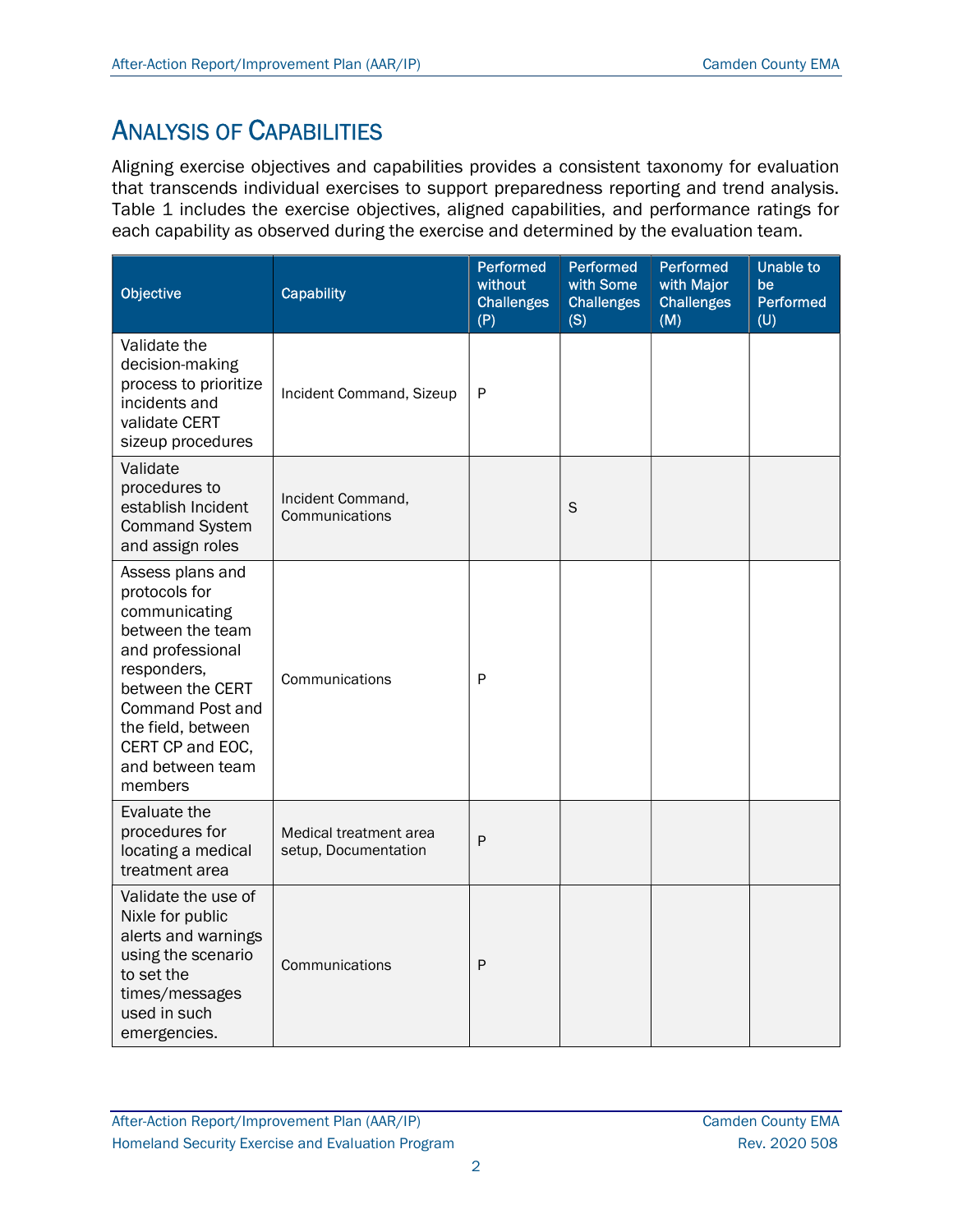Table 1. Summary of Core Capability Performance

#### Ratings Definitions:

Performed without Challenges (P): The targets and critical tasks associated with the capability were completed in a manner that achieved the objective(s) and did not negatively impact the performance of other activities. Performance of this activity did not contribute to additional health and/or safety risks for the public or for emergency workers, and it was conducted in accordance with applicable plans, policies, procedures, regulations, and laws.

Performed with Some Challenges (S): The targets and critical tasks associated with the capability were completed in a manner that achieved the objective(s) and did not negatively impact the performance of other activities. Performance of this activity did not contribute to additional health and/or safety risks for the public or for emergency workers, and it was conducted in accordance with applicable plans, policies, procedures, regulations, and laws. However, opportunities to enhance effectiveness and/or efficiency were identified.

Performed with Major Challenges (M): The targets and critical tasks associated with the capability were completed in a manner that achieved the objective(s), but some or all of the following were observed: demonstrated performance had a negative impact on the performance of other activities; contributed to additional health and/or safety risks for the public or for emergency workers; and/or was not conducted in accordance with applicable plans, policies, procedures, regulations, and laws.

Unable to be Performed (U): The targets and critical tasks associated with the capability were not performed in a manner that achieved the objective(s).

The following sections provide an overview of the performance related to each exercise objective and associated capability, highlighting strengths and areas for improvement.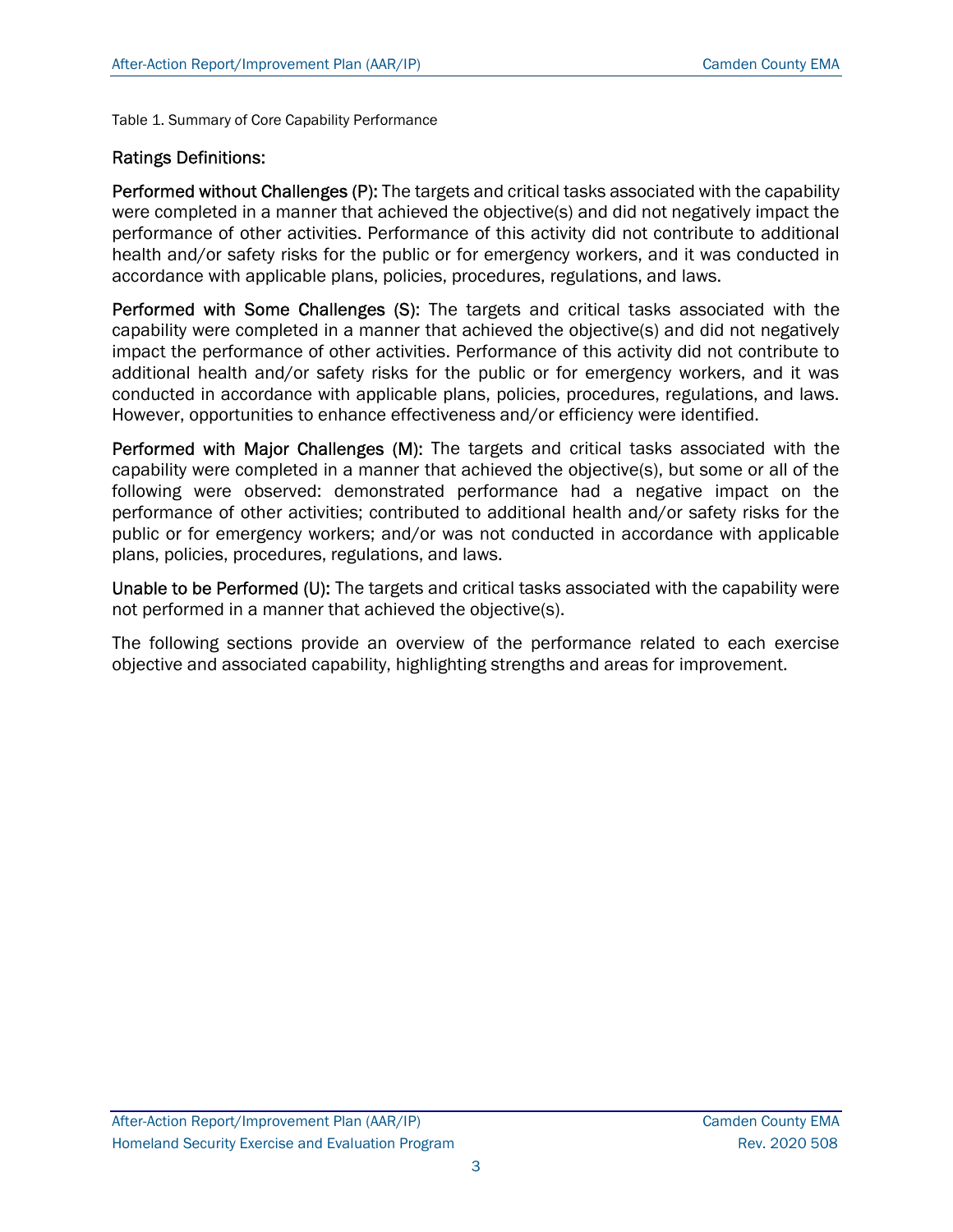# 1. Validate the decision-making process to prioritize incidents and validate CERT sizeup procedures

The strengths and areas for improvement for each capability aligned to this objective are described in this section.

### Incident Command

#### **Strengths**

The full capability level can be attributed to the following strengths:

- Strength 1: Good communication
- Strength 2: Good visual walkthrough/graphics
- Strength 3: Good analysis of situation

#### Areas for Improvement

The following areas require improvement to achieve the full capability level:

Area for Improvement 1: Some CERT members are not immediately familiar with how to prioritize incidents.

Reference: FEMA CERT Basic Training

Analysis: More training/refreshers are needed on how to choose the IC/Team Leaders.

### **Sizeup**

### **Strengths**

The full capability level can be attributed to the following strengths:

Strength 1: Full discussion of exercise details led to the team's ability to prioritize victims.

Strength 2: Discussion to encourage CERTs to make judgment calls led to increased confidence to make decisions and appoint leaders.

After-Action Report/Improvement Plan (AAR/IP) Camden County EMA Homeland Security Exercise and Evaluation Program **Rev. 2020 508** and Evaluation Program Rev. 2020 508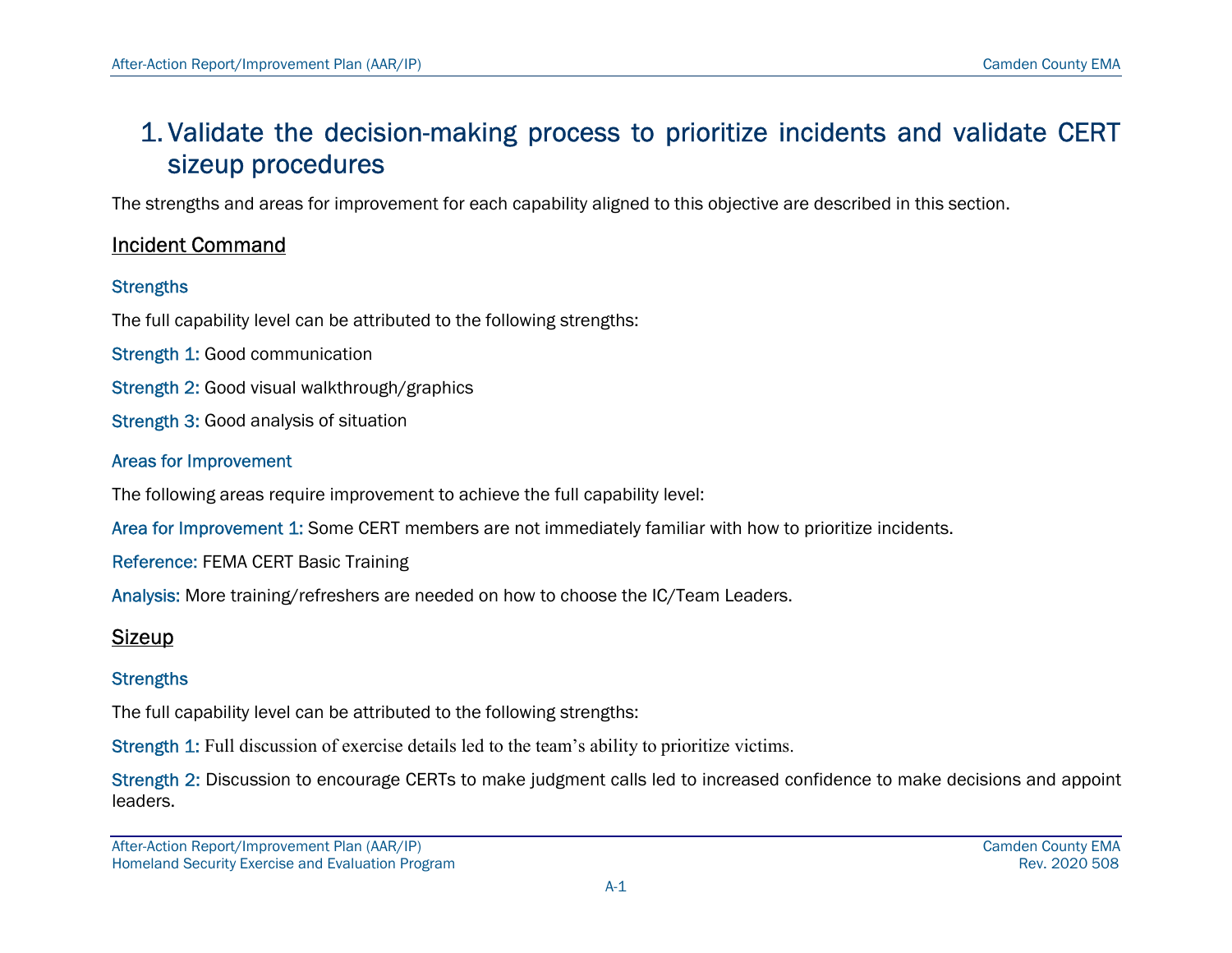Strength 3: Thorough initial analysis of the scene using graphics provided allowed the team to find suitable locations for IC and Med Treatment areas.

#### Areas for Improvement

The following areas require improvement to achieve the full capability level:

Area for Improvement 1: Team is hesitant about appointing leaders on scene without extensive discussion.

Reference: CC MO CERT Response Plan

Analysis: Team should train more on the 9 step Sizeup process.

## 2. Validate procedures to establish Incident Command System and assign roles

The strengths and areas for improvement for each capability aligned to this objective are described in this section.

### Incident Command

#### **Strengths**

The full capability level can be attributed to the following strengths:

- Strength 1: Good communication
- Strength 2: Good discussion of member strengths
- Strength 3: Good analysis of situation

#### Areas for Improvement

The following areas require improvement to achieve the full capability level:

Area for Improvement 1: Some CERT members are unfamiliar with "chain of command" and what is required of some roles.

Reference: FEMA CERT Basic Training

Analysis: More training/refreshers are needed on the CERT organization and roles/responsibilities.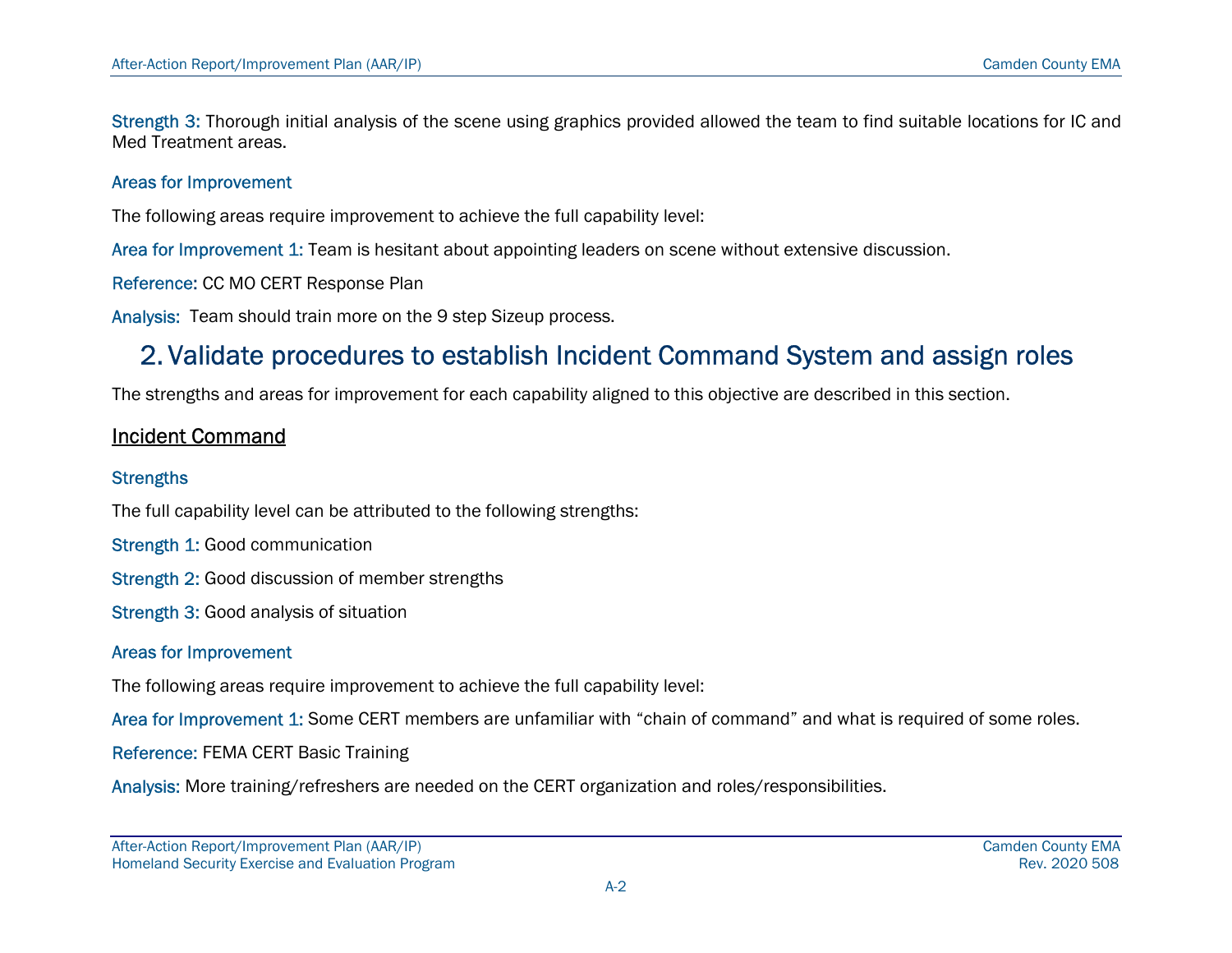### Sizeup

#### **Strengths**

The full capability level can be attributed to the following strengths:

Strength 1: Full discussion of exercise details led to the team's ability to prioritize victims.

Strength 2: Discussion to encourage CERTs to make judgment calls led to increased confidence to make decisions and appoint leaders.

Strength 3: Thorough initial analysis of the scene using graphics provided allowed the team to find suitable locations for IC and Med Treatment areas.

#### Areas for Improvement

The following areas require improvement to achieve the full capability level:

Area for Improvement 1: Team is hesitant about appointing leaders on scene without extensive discussion.

Reference: CC MO CERT Response Plan

Analysis: Team should spend time between meetings reviewing the roles of CERT members. The EMA can assist in providing written responsibility lists if needed. Team should spend more time together getting to know their fellow members and should participate in more training and exercises (tabletop and full-scale) to increase the knowledge of capabilities or weaknesses of individual members.

# 3. Assess plans and protocols for communicating between the team and professional responders, between the CERT Command Post and the field, between CERT CP and EOC, and between team members

The strengths and areas for improvement for each capability aligned to this objective are described in this section.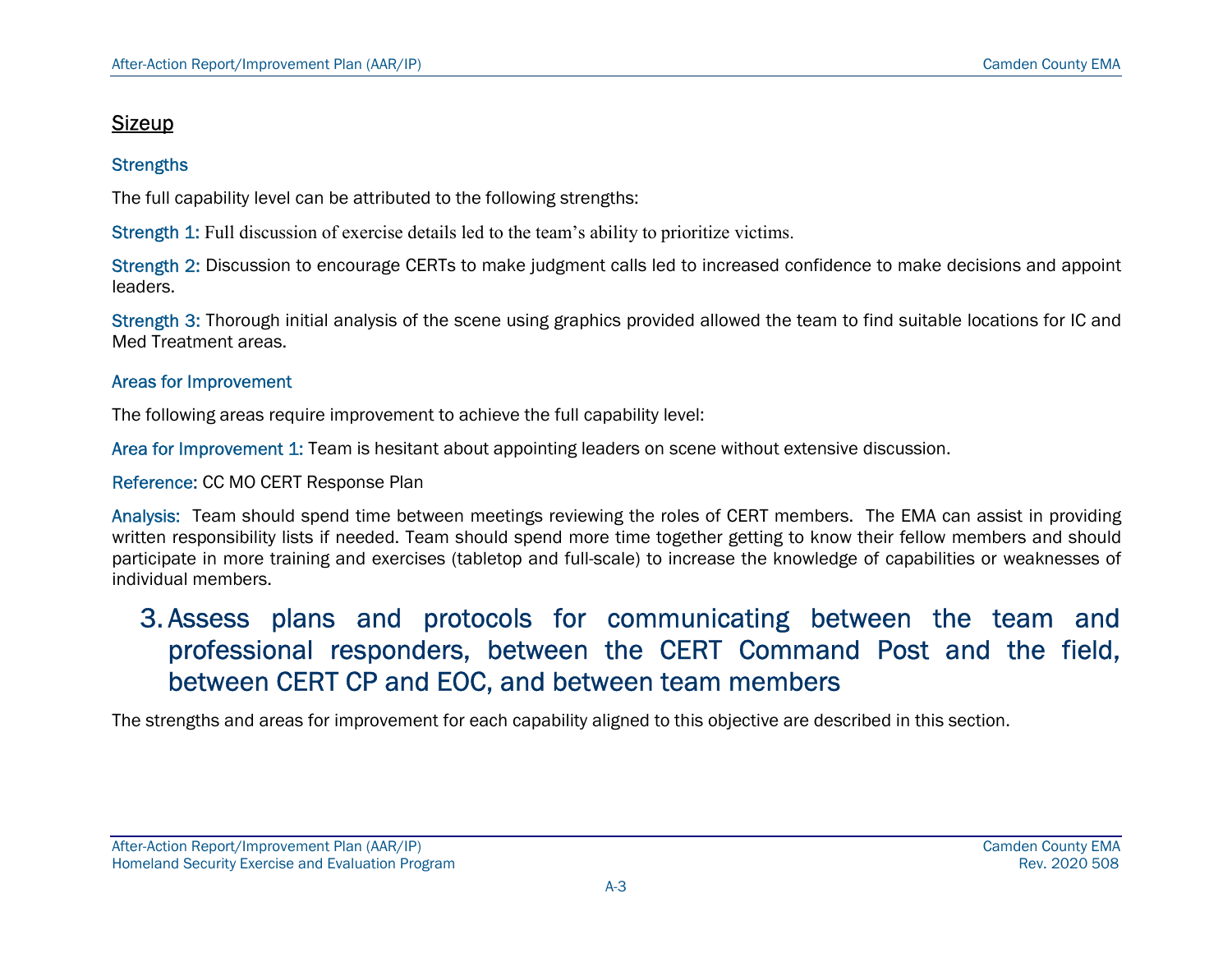### **Communications**

#### **Strengths**

The full capability level can be attributed to the following strengths:

Strength 1: Good communication

Strength 2: Good explanation and discussion of how information flows between teams, from the medical treatment area to the ICP, from the ICP to the EOC, and back around.

Strength 3: Having some members with experience in the field as ex-first responders and amateur radio operators is a huge strength for CERT.

#### Areas for Improvement

The following areas require improvement to achieve the full capability level:

Area for Improvement 1: Some CERT members are not immediately familiar with how information and/or what information can be broadcast over the radio.

Reference: FCC Regulations, CERT Additional radio training, ARES guidelines

Analysis: More training/refreshers are needed on the radio procedures and guidelines.

# 4. Evaluate the procedures for locating a medical treatment area

The strengths and areas for improvement for each capability aligned to this objective are described in this section.

### Medical Treatment Area Setup

#### **Strengths**

The partial capability level can be attributed to the following strengths:

Strength 1: Demonstration of knowledge of how to set up the medical treatment area

Strength 2: Demonstration of knowledge of how to treat victims

After-Action Report/Improvement Plan (AAR/IP) Camden County EMA Homeland Security Exercise and Evaluation Program **Rev. 2020 508** and Evaluation Program Rev. 2020 508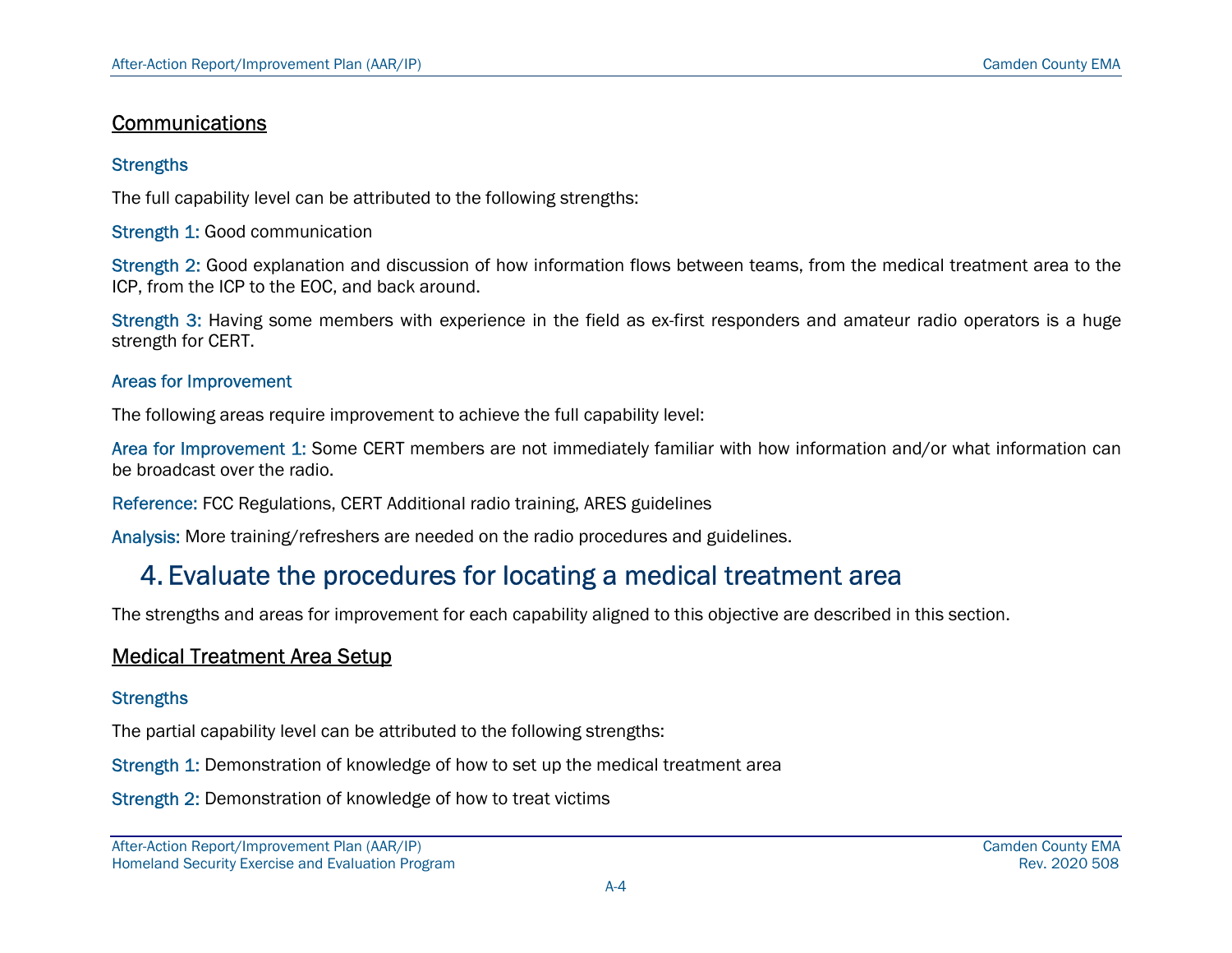#### Strength 3: Good analysis of situation

#### Areas for Improvement

The following areas require improvement to achieve the full capability level:

Area for Improvement 1: Not being able to visually see the medical treatment area proved to create a challenge for the tabletop exercise.

Reference: FEMA CERT Basic Training

Analysis: Create a simulation/perform more training on setup and flow of victims in the medical treatment area.

#### **Documentation**

#### **Strengths**

The partial capability level can be attributed to the following strengths:

Strength 1: Demonstration of knowledge of which forms are used.

Strength 2: Discussion of which paperwork is used when.

Strength 3: Open to change and use of FEMA paperwork where available as opposed to CERT paperwork to limit redundancy.

#### Areas for Improvement

The following areas require improvement to achieve the full capability level:

Area for Improvement 1: Some forms the CERTs are asked to use are terribly confusing and difficult to align and manage, especially on scene.

Reference: FEMA ICS forms booklet, CERT paperwork

Analysis: More training/refreshers are needed on the paperwork and actual tracking of victims into, through, and out of the medical treatment area.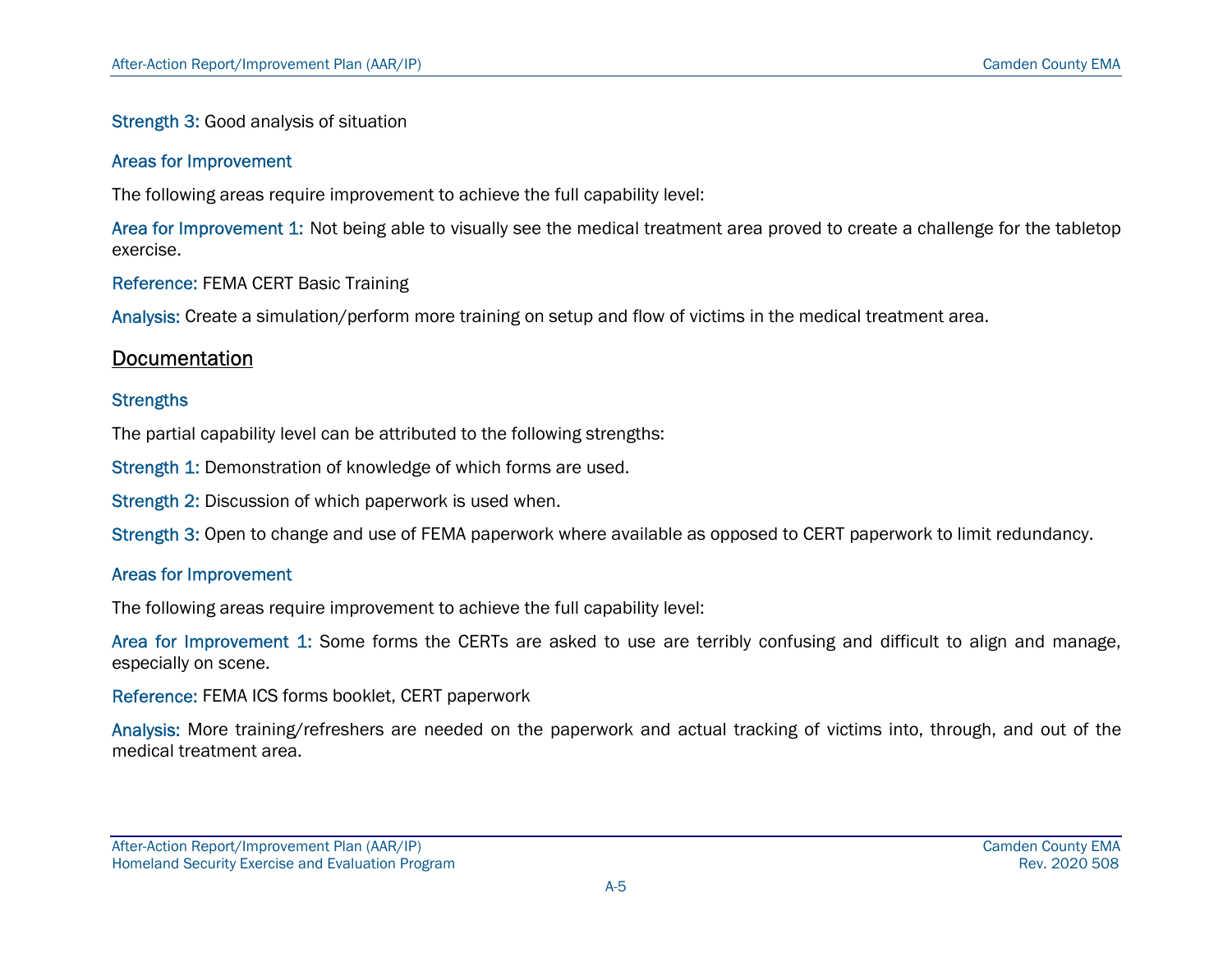## 5. Validate the use of Nixle for public alerts and warnings using the scenario to set the times/messages used in such emergencies.

The strengths and areas for improvement for each capability aligned to this objective are described in this section.

### **Communications**

#### **Strengths**

The full capability level can be attributed to the following strengths:

Strength 1: Nixle warning received via text.

Strength 2: Nixle warning received via voice.

Strength 3: Nixle warning received via email.

#### Areas for Improvement

The following areas require improvement to achieve the full capability level:

Area for Improvement 1: Some forms the CERTs are asked to use are terribly confusing and difficult to align and manage, especially on scene.

Reference: Camden County EMA communications protocols, Nixle training

Analysis: In the future, the statement "THIS IS AN EXERCISE" or some similar verbiage needs to be used on messages even if the Nixle Group "CCEMA Exercise/Training" is used.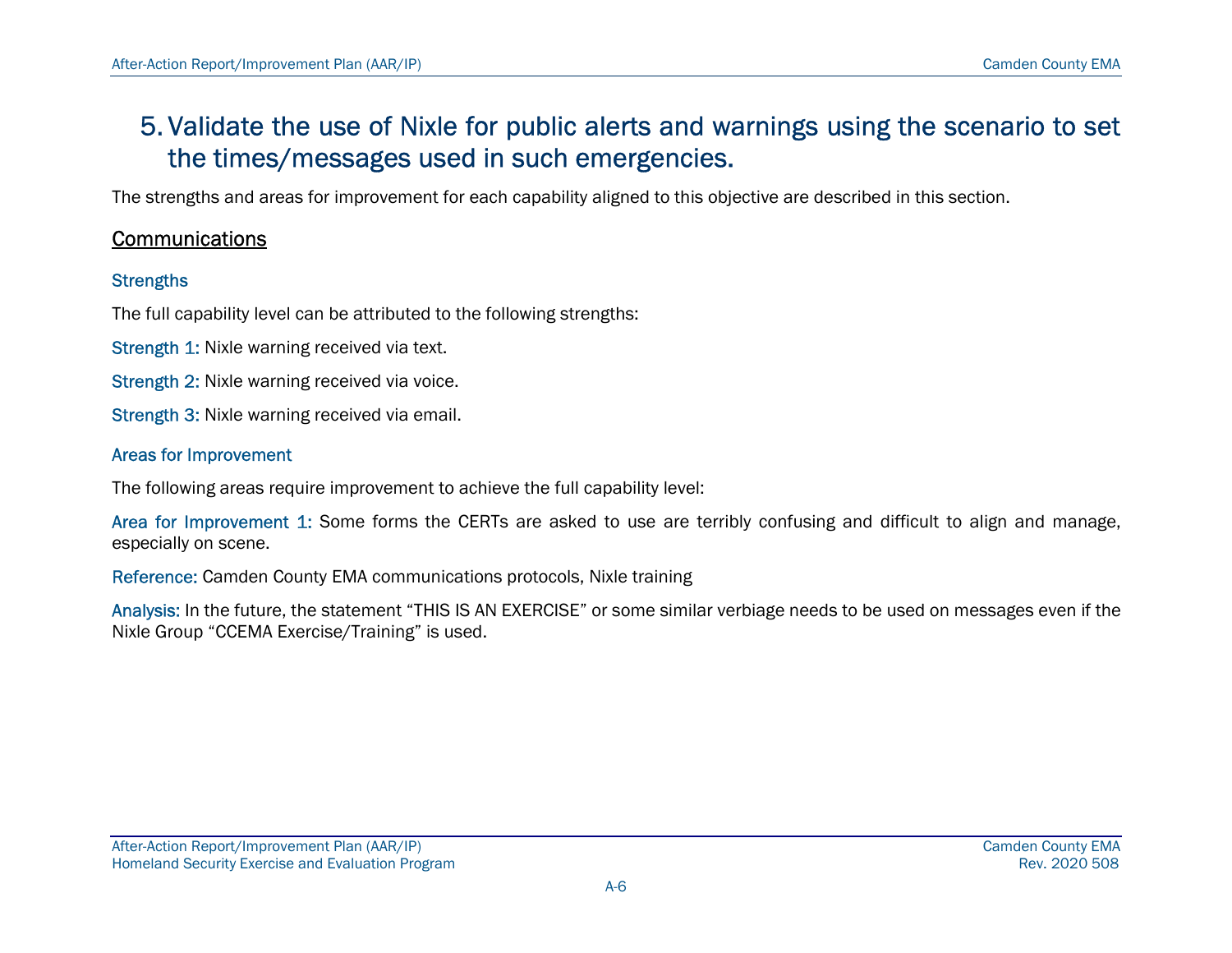### Improvement Plan

| Capability                           | <b>Issue/Area for</b><br>Improvement                                                                                                                                                              | <b>Corrective Action</b>                                                                                                                          | Capability<br><b>Element</b> | Primary<br><b>Responsible</b><br>Organization | Organization<br><b>POC</b>     | <b>Start Date</b> | <b>Completion</b><br><b>Date</b> |
|--------------------------------------|---------------------------------------------------------------------------------------------------------------------------------------------------------------------------------------------------|---------------------------------------------------------------------------------------------------------------------------------------------------|------------------------------|-----------------------------------------------|--------------------------------|-------------------|----------------------------------|
| Capability 1:<br>Incident<br>Command | 1. More<br>training/refreshers<br>are needed on how<br>to choose the<br>IC/Team Leaders.                                                                                                          | Schedule more<br>training classes and<br>pursue bringing<br>existing CERTs to<br>the training so they<br>are aware of how to<br>perform the task. |                              | <b>CERT</b>                                   | Tim<br>George/Ranita<br>Jones  | June 1, 2021      | June 1, 2022                     |
| Capability 1:<br>Incident<br>Command | 2. More<br>training/refreshers<br>are needed on the<br>CERT organization<br>and<br>roles/responsibilities.                                                                                        | Schedule more<br>training classes and<br>pursue bringing<br>existing CERTs to<br>the training so they<br>are aware of how to<br>perform the task. |                              | <b>CERT</b>                                   | Tim<br>George/Ranita<br>Jones  | June 1, 2021      | June 1, 2022                     |
| Capability 2:<br>Communication       | 1. More<br>training/refreshers<br>are needed on the<br>radio procedures and<br>guidelines.                                                                                                        | Train with the<br>Camden County<br>ARES/LOARC on<br>communications<br>procedures.                                                                 |                              | <b>CERT</b>                                   | Tim<br>George/Ranita<br>Jones  | June 1, 2021      | June 1, 2022                     |
| Capability 2:<br>Communication       | 2. In the future, the<br>statement "THIS IS<br>AN EXERCISE" or<br>some similar<br>verbiage needs to be<br>used on messages<br>even if the Nixle<br>Group "CCEMA<br>Exercise/Training" is<br>used. | Create templates for<br>not only<br>exercises/training,<br>but also for actual<br>events.                                                         |                              | <b>EMA</b>                                    | Rod<br>Sederwall/Sam<br>Henley | June 1, 2021      | June 1, 2022                     |

After-Action Report/Improvement Plan (AAR/IP) Camden County EMA Homeland Security Exercise and Evaluation Program Rev. 2020 508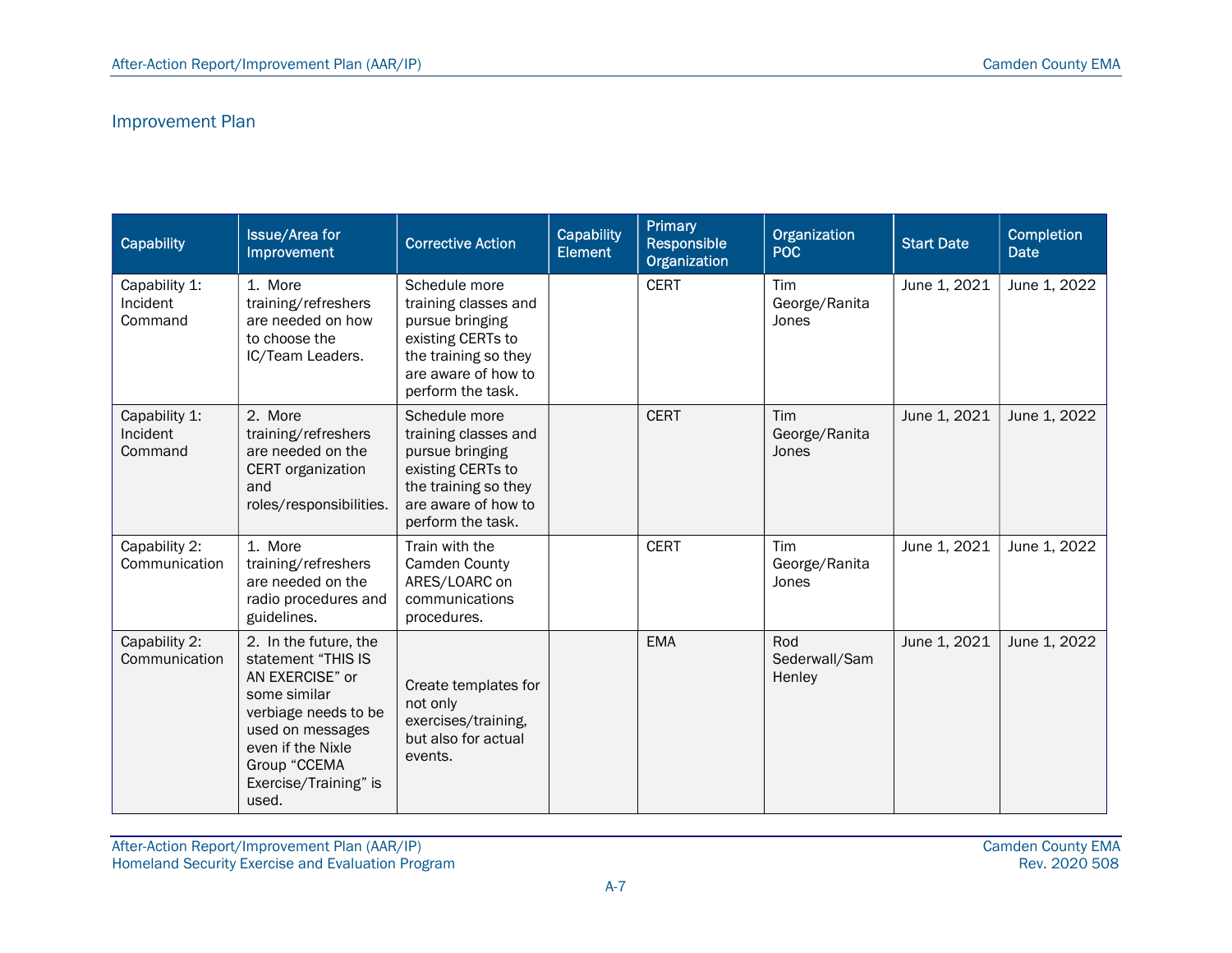| Capability 3:<br>Sizeup        | 1. Team should train<br>more on the 9 step<br>Sizeup process.                                                                                                                                                                                                                                                                                                                                                                                                   | Provide team<br>members with<br>portable version of<br>the 9-step Sizeup<br>process.                                                               |  | Tim<br>George/Ranita<br>Jones | June 1, 2021 | June 1, 2022 |
|--------------------------------|-----------------------------------------------------------------------------------------------------------------------------------------------------------------------------------------------------------------------------------------------------------------------------------------------------------------------------------------------------------------------------------------------------------------------------------------------------------------|----------------------------------------------------------------------------------------------------------------------------------------------------|--|-------------------------------|--------------|--------------|
| Capability 3:<br>Sizeup        | 2. Team should<br>spend time between<br>meetings reviewing<br>the roles of CERT<br>members. The EMA<br>can assist in<br>providing written<br>responsibility lists if<br>needed. Team should<br>spend more time<br>together getting to<br>know their fellow<br>members and should<br>participate in more<br>training and<br>exercises (tabletop<br>and full-scale) to<br>increase the<br>knowledge of<br>capabilities or<br>weaknesses of<br>individual members. | Encourage more<br>participation from<br>existing CERT<br>members.                                                                                  |  | Tim<br>George/Ranita<br>Jones | June 1, 2021 | June 1, 2022 |
| Capability 4:<br>Documentation | 1. More<br>training/refreshers<br>are needed on the<br>paperwork and<br>actual tracking of<br>victims into, through,<br>and out of the<br>medical treatment<br>area.                                                                                                                                                                                                                                                                                            | Perform a full<br>walkthrough of a<br>scene including<br>which paperwork is<br>filled out where.<br>Continue document<br>training with the<br>EMA. |  | Tim<br>George/Ranita<br>Jones | June 1, 2021 | June 1, 2022 |
| Capability 5:<br>Medical       | 1. Create a<br>simulation/perform<br>more training on                                                                                                                                                                                                                                                                                                                                                                                                           | Work with the EMA<br>to perform full-scale<br>exercises to                                                                                         |  | Tim<br>George/Ranita<br>Jones | June 1, 2021 | June 1, 2022 |

After-Action Report/Improvement Plan (AAR/IP) Camden County EMA Homeland Security Exercise and Evaluation Program Rev. 2020 508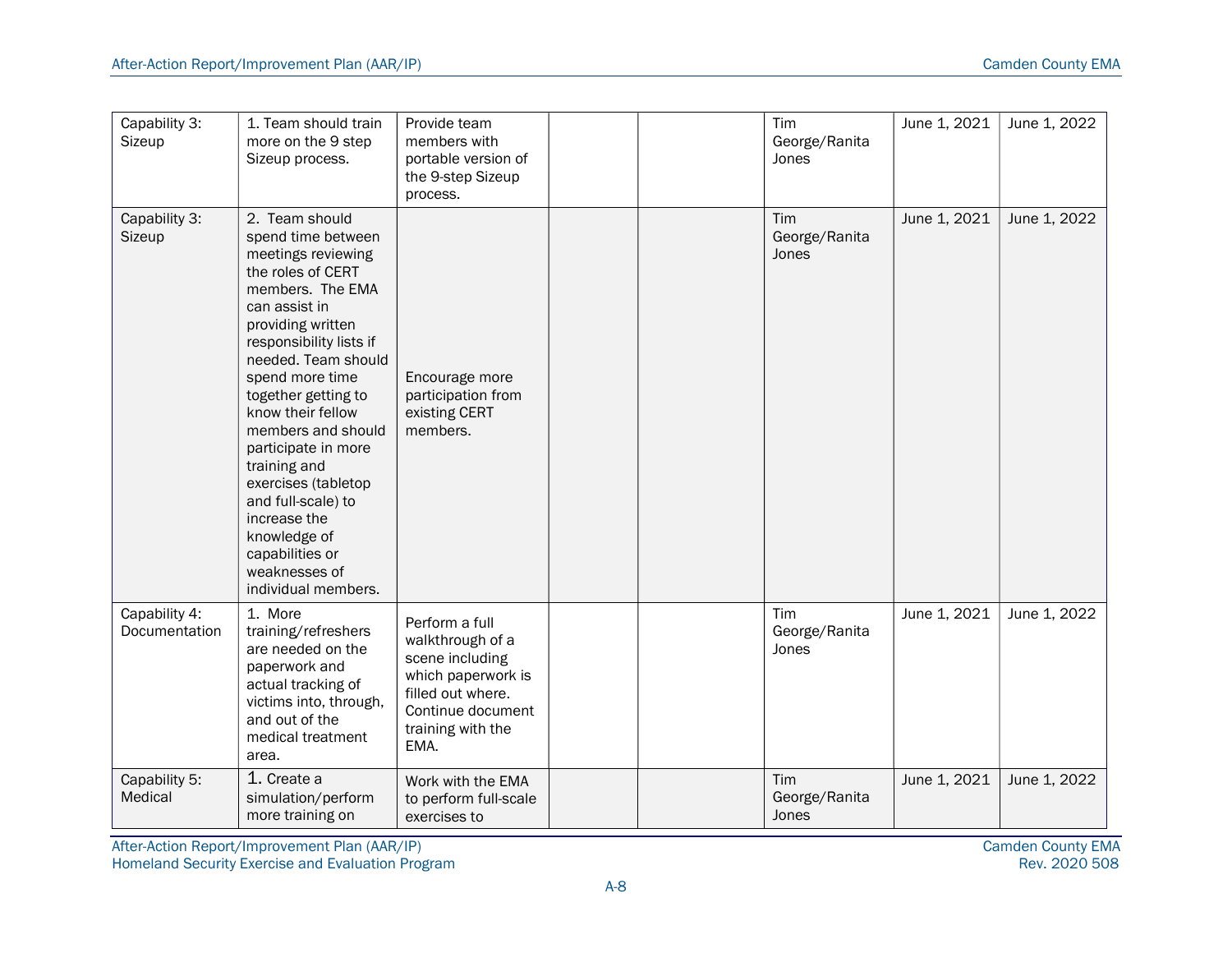| <b>Treatment Area</b> | setup and flow of | familiarize the team |  |  |  |
|-----------------------|-------------------|----------------------|--|--|--|
| Setup                 | victims in the    | with actual          |  |  |  |
|                       | medical treatment | operations.          |  |  |  |
|                       | area.             |                      |  |  |  |
|                       |                   |                      |  |  |  |

Additional notes on updates/changes to be implemented in direct response to this tabletop exercise:

- REHAB TRAILER - need to fully supply rehab trailer with additional items (examples below):

 Backboards (2) Band-Aids for kids (has cartoon characters on or other kid related pictures) Gauze bandages

#### - CERT TRAILERS SETUP LOCATION at events, etc. - preferred not by power lines for better radio communications.

#### - FEMA/CERT forms used during an incident by CERT members:

 Add to each CERT backpack Add to Medical backpacks (yellow ones) Add a supply to both CERT trailers Create 'sample' documents of each of the forms to help CERT members understand how to fill out forms (Sam to take care of) Frequent review of how and when to complete forms

#### - TRAINING:

More review of how & when to complete FEMA/CERT forms

 More review regarding procedure(s) CERT members to follow when working an event and an incident happens (ex: who does what and in what order) (Note: we could also go through procedures on when Members are called when their at home.)

 More exercises both Tabletop and Full Continue EOC training

This IP is developed specifically for the Camden County, MO Community Emergency Response Team as a result of the "Trouble at the Car Show" Exercise conducted on June 1, 2021.

After-Action Report/Improvement Plan (AAR/IP) Camden County EMA Homeland Security Exercise and Evaluation Program **Rev. 2020 508** and Evaluation Program Rev. 2020 508